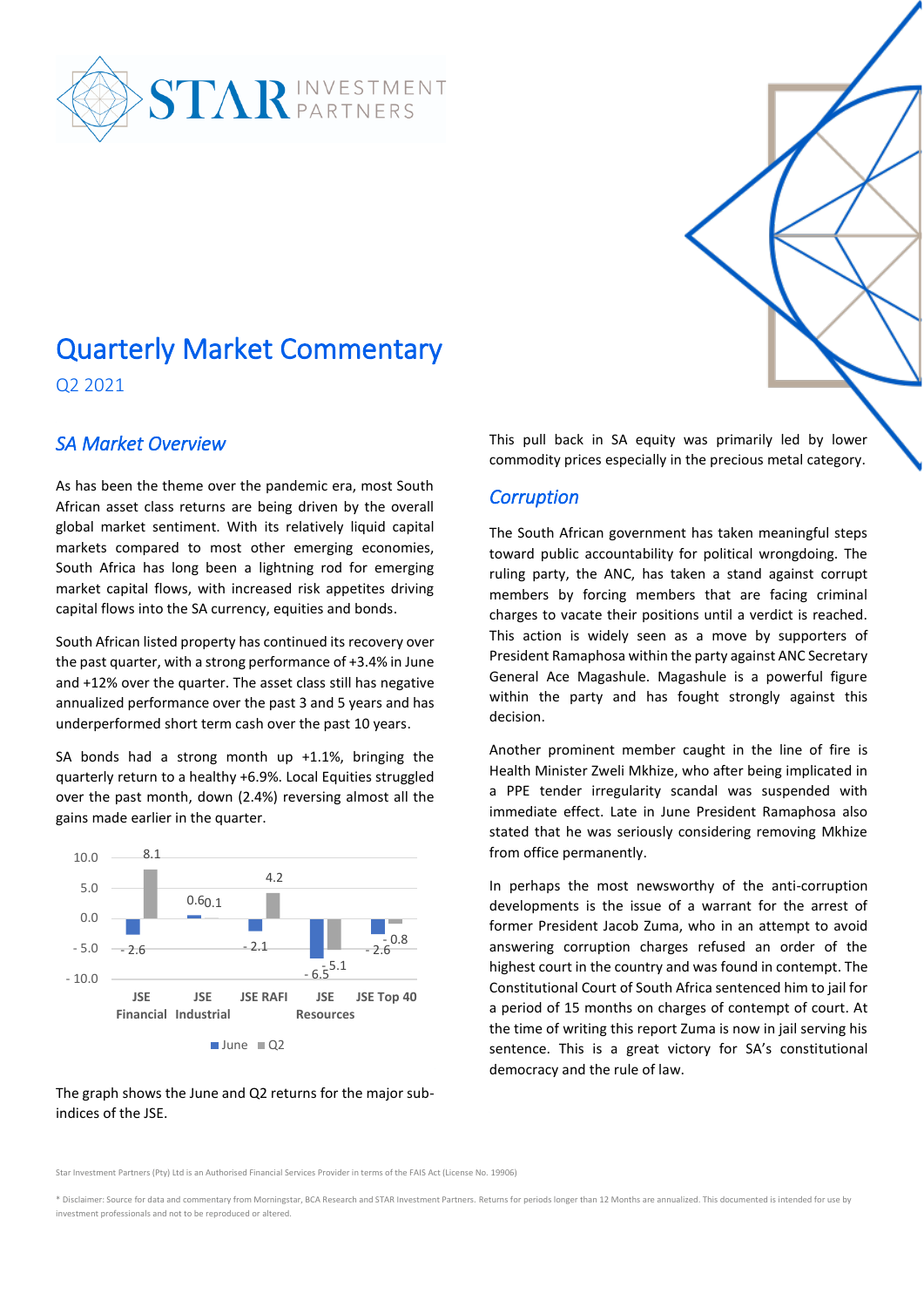

#### *Economic Metrics*

The state of South Africa's fiscus has been the central theme of most conversations regarding capital markets in South Africa. While the government debt load has ballooned to levels never seen, as a result of pandemic era relief, the debt servicing cost has remained fairly stable. This is however likely to worsen over time, as historic debt that is cheaper to service expires.

The South African budget deficit turned out to be smaller than expected for the 2020/21 financial year, the budget deficit came to 11.2% of GDP significantly lower than the revised estimate of 12.3%. The undershoot was largely due to lower-than-budgeted spending as well as significantly higher than expected revenue collection.

Another tailwind for the SA economy has been the consistent trade account surplus over the past quarter, the surplus is largely due to a reduced demand for foreign product in South Africa as well as a surge in commodity prices as a result of high demand for industrial metals abroad.

The same scenario that led to the trade account surplus has also led to a significant appreciation of the South African rand over the quarter. After a slight depreciation in June, the Rand ended the quarter up 3.4% against the Dollar bringing the YTD gains to 2.7%.

#### *Covid – 19*

South Africa is in the midst of a third wave of Covid-19 infections. The newly arrived 'Delta variant' was first discovered in India as the subcontinent was experiencing record breaking infections, and it has now been found to be significantly more transmissible than the previous two variants seen in the country. Government has reacted by increasing restrictions to an amended lockdown level 4. This includes an earlier curfew, a restriction on sit-down eating at restaurants, a complete ban on the sale of alcohol, and a ban on leisure travel to-and-from the province of Gauteng. These measures are aimed at limiting the spread of the virus while making it possible for most economic sectors to remain active.

This new wave comes amidst a struggle to vaccinate the population as quickly as possible, as there is a significant shortage of vaccine doses in developing nations including SA.

To date there have only been 3.31 million people vaccinated in the country, which represents a mere 5.6% of the population. The graph below shows the proportion of South Africans vaccinated as a percentage of the population. An online version of the graph is available [here.](https://ourworldindata.org/explorers/coronavirus-data-explorer?zoomToSelection=true&pickerSort=desc&pickerMetric=total_vaccinations&Interval=Cumulative&Relative+to+Population=true&Align+outbreaks=false&country=~ZAF&Metric=People+vaccinated)



## *Policy and Economic Reforms?*

In major policy news, President Ramaphosa has announced that he is considering overhauling the BEE system currently in place. He stated that he is looking into reforms that will bring with them more widespread empowerment as well as less restrictive business practices.

The Governor of the Reserve Bank is pushing to lower the bank's inflation target range. This is effectively a way of forecasting a higher future growth trajectory as the neutral policy rate (usually seen as the midpoint of the target range) is the perceived inflation rate at which the country's output will grow at its long-term sustainable trend.

After years of mismanagement and government bailouts, the National Treasury announced that the national air carrier SAA will be partially sold off to a private partner. The partnership will entail Takatso Consortium acquiring 51% of the ailing state airline. The consortium brings experience to the fold as they already manage the budget airline LIFT. This bodes well for the reform narrative in the country, as the deal would significantly reduce the state aid required to keep the company afloat.Could this lead to other SOE's entering into public/private partnerships and ultimately reduce the funding demands put on taxpayer funds?

Star Investment Partners (Pty) Ltd is an Authorised Financial Services Provider in terms of the FAIS Act (License No. 19906)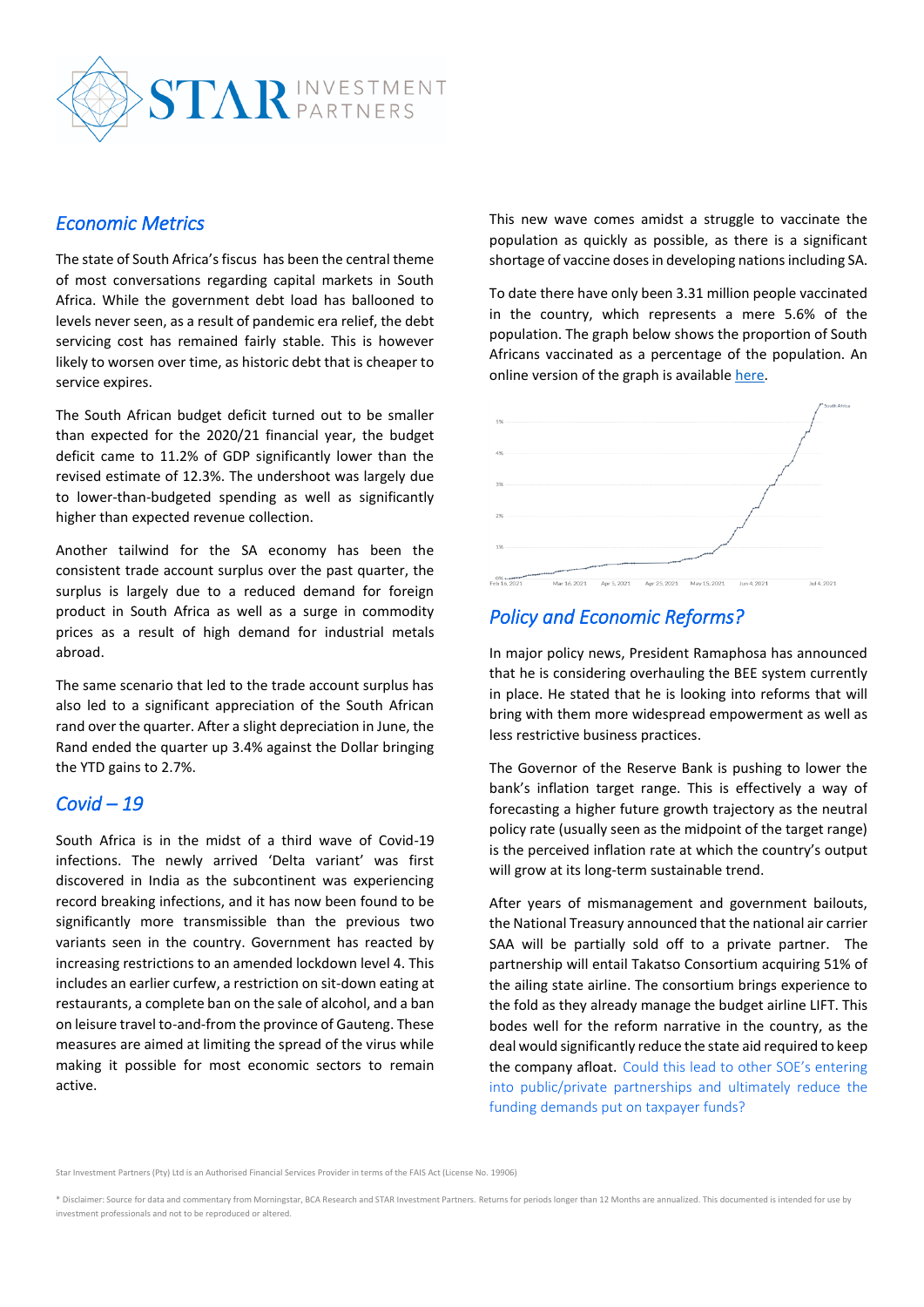

#### *Global Market Overview*

The main driver of global capital market performance remains the expectations over policy normalization from major central banks. As seen in the paragraphs to follow, the US federal reserve has brought up their timeline for monetary policy normalization significantly. This news flow combined with labour market reports were the main shocks to market performance over the quarter.

Bond markets reacted negatively to the news of possible sooner than later rate hikes. Spreads widened significantly and continued to trade at elevated levels. The overall effect was a (0.8%) performance from global bonds in June, decreasing the quarterly return of +1.1%.

The global property market had significant increases over the past quarter, with house prices in major metropolitan areas surpassing levels set before the pandemic shock, the quarterly return of global property assets was +10.2% and +35.7 over the past year .

#### *US stimulus & taxes*

US President Joe Biden had initially put forward an infrastructure plan to the tune of roughly \$2 trillion, this was received positively by market participants, although most did not believe that the Democratic lawmakers could garner enough support to pass said bill.

Eventually bipartisan support was gathered for a much smaller infrastructure spending bill totaling \$579 billion. The merits of this spending plan are currently being argued in the House of Congress but is expected to be signed by the President in its current form.

Since the Presidential inauguration, there has been speculation over how, the Democratic Party led government expects to fund the massive amounts of stimulus generated during the pandemic period. The answer has come from the Biden administrations plans for tax reform. President Biden revealed plans to increase the capital gains tax rate and also reforms on the transfer of wealth upon death. These proposals will effectively increase the highest rate at which capital gains are taxed from 23.8% to 43.4%.

US Treasury Secretary Janet Yellen has also embarked on a mission to put in place a global minimum corporate tax rate

of at least 15%. The goal of this plan is to eliminate the relative attractiveness of tax haven jurisdictions, as well as to enhance the ability of governments to collect tax from multi-national companies that do business in their specific jurisdictions.

Although markets reacted negatively to the news of possible increased taxes, it was much more muted than originally expected before the Biden Administration took office.

#### *Monetary Policy*

The quarter experienced market speculation of monetary tapering and Central Banks easing market fears by supplying ever more dovish guidance. This cycle was broken by the US Federal Reserve in June, as they increased both growth and inflation estimates for the US economy.

The increased forward estimates were paired with the Fed bringing forward their timeline of monetary policy normalization, the Fed now expects to apply two rate hikes by the end of 2023.

Market participants reacted quickly, and we saw large drawdowns in riskier assets, however, most assets recovered these losses within a week and the quarter saw US equities reach a new high.

The Fed is following their own earlier guidance in their decision making, as they previously stated that their main goal is that of full employment. The most recent US jobs report showed an increase of 850,000 jobs, indicating a healthy recovery in the labour market. The report was mixed however, as the unemployment rate increased to 5.9%, still a fair margin from full employment.

Star Investment Partners (Pty) Ltd is an Authorised Financial Services Provider in terms of the FAIS Act (License No. 19906)

<sup>\*</sup> Disclaimer: Source for data and commentary from Morningstar, BCA Research and STAR Investment Partners. Returns for periods longer than 12 Months are annualized. This documented is intended for use by investment professionals and not to be reproduced or altered.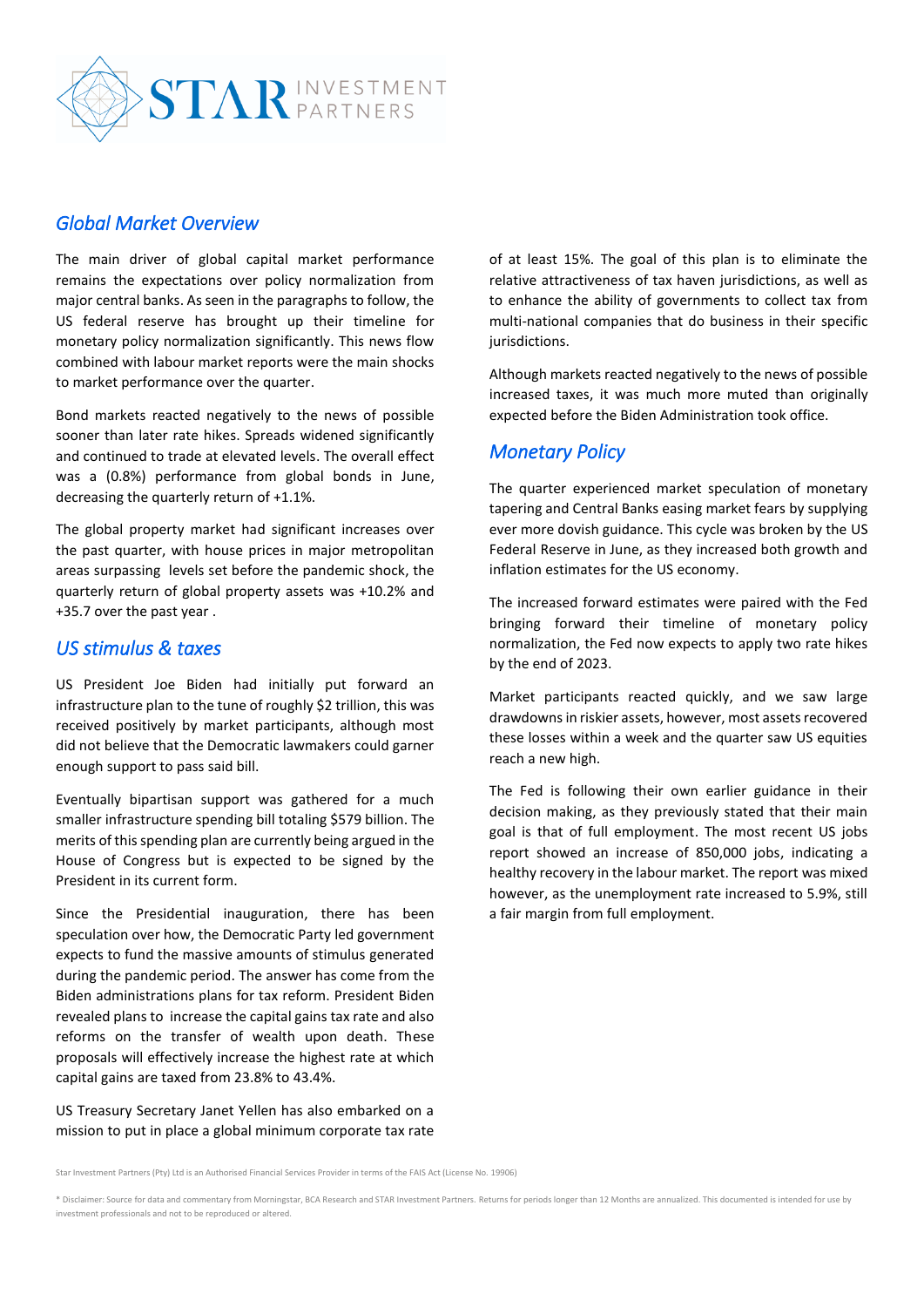

#### *Crypto Crackdown*

Over the quarter we saw Chinese officials take a stand against crypto assets. The Chinese government barred any licensed entity from conducting any crypto related business. This led to other governments speaking out as well, most notably US lawmakers called for Crypto based assets to be more heavily regulated for tax & anti-money laundering purposes. This sent crypto assets and currencies plunging, the most notable being Bitcoin, which lost roughly 38% of its value in May. June did not bring any respite to crypto traders, with Bitcoin falling further, bringing the quarterly return to (42%).

The global Covid-19 vaccine drive has been moving ahead at a steady pace, the caveat being that there are significant disparities between developed nations and emerging economies. Britain and the US have largely seen a return to pre-pandemic life, this has been evident with New York dropping all outdoor restrictions and the UK putting an end to all restrictions early in the third quarter.

The map below shows the percentage of each country's population that has received at least one vaccine. To access an interactive online version of this map, please click [here.](https://ourworldindata.org/explorers/coronavirus-data-explorer?tab=map&zoomToSelection=true&pickerSort=desc&pickerMetric=total_vaccinations&Metric=People+vaccinated&Interval=Cumulative&Relative+to+Population=true&Align+outbreaks=false&country=BRA~CAN~FRA~DEU~IND~ITA~ISR~MEX~GBR~USA~OWID_WRL)



Star Investment Partners (Pty) Ltd is an Authorised Financial Services Provider in terms of the FAIS Act (License No. 19906)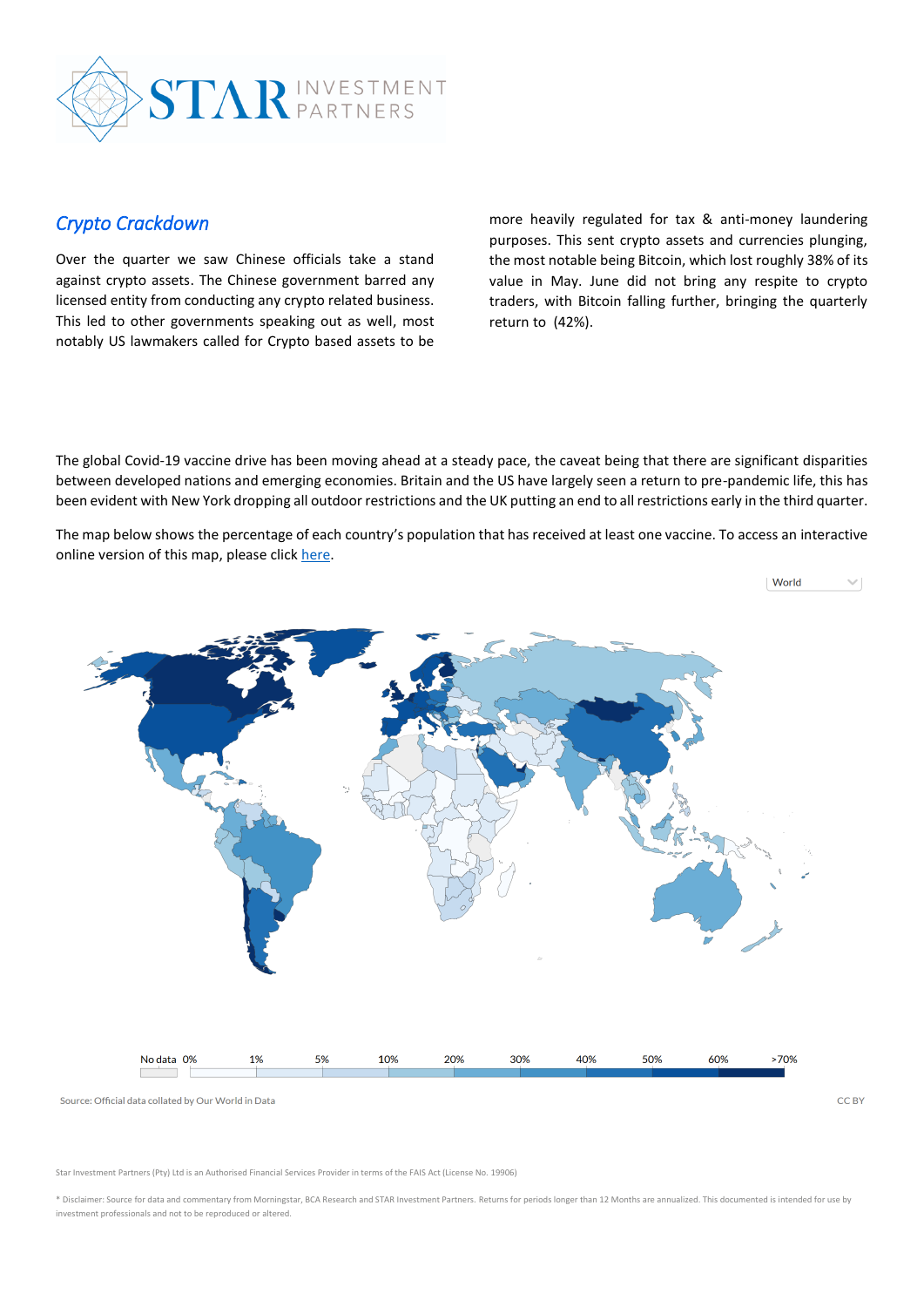

### *ANNEXURE A*

# *Asset Class Performance (ZAR)*

| <b>As of 30 June 2021</b>                | <b>MTD</b> | <b>QTD</b> | <b>YTD</b> | 1 Year  | 3 Years* | 5 Years* | <b>10 Years</b> |
|------------------------------------------|------------|------------|------------|---------|----------|----------|-----------------|
| Global Equity - MSCI ACWI                | 5.35       | 3.74       | 9.85       | 16.49   | 16.36    | 14.55    | 19.01           |
| Global Property - FTSE EPRA<br>Nareit DR | 5.16       | 6.59       | 13.31      | 11.57   | 9.42     | 5.15     | 16.11           |
| Global Bond - JPM GBI Global<br>Traded   | 3.22       | (2.27)     | (7.30)     | (17.83) | 5.02     | 1.05     | 9.44            |
| Global Cash - ICE LIBOR 1 Month          | 4.08       | (3.28)     | (2.74)     | (17.71) | 2.73     | 0.76     | 8.54            |
| SA Equity - FTSE/JSE All Share           | (2.43)     | 0.05       | 13.20      | 25.07   | 8.09     | 8.11     | 10.92           |
| SA Property - FTSE/JSE SA Listed<br>Prop | 3.37       | 12.12      | 19.30      | 25.17   | (8.86)   | (6.85)   | 5.08            |
| SA Bond - FTSE/JSE ALBI                  | 1.09       | 6.86       | 5.00       | 13.67   | 9.24     | 9.16     | 8.53            |
| SA Cash - STeFI Call Deposit             | 0.28       | 0.86       | 1.72       | 3.54    | 5.39     | 5.97     | 5.69            |

# *Asset Class Performance (USD)*

| <b>As of 30 June 2021</b>                | <b>MTD</b> | <b>QTD</b> | <b>YTD</b> | 1 Year         | 3 Years* | 5 Years*     | <b>10 Years</b> |
|------------------------------------------|------------|------------|------------|----------------|----------|--------------|-----------------|
| Global Equity - MSCI ACWI                | 1.22       | 7.29       | 13.00      | 14.79<br>41.75 |          | 15.13        | 10.46           |
| Global Property - FTSE EPRA<br>Nareit DR | 1.04       | 10.23      | 16.57      | 35.76          | 7.94     | 5.69         | 7.77            |
| Global Bond - JPM GBI Global<br>Traded   | (0.82)     | 1.07       | (4.64)     | 3.60<br>(0.01) |          | 1.58<br>1.57 |                 |
| Global Cash - ICE LIBOR 1 Month          | 0.01       | 0.02       | 0.05       | 0.13           | 1.33     | 1.27         | 0.75            |
| SA Equity - FTSE/JSE All Share           | (6.25)     | 3.46       | 16.45      | 52.19          | 6.63     | 8.66         | 2.96            |
| SA Property - FTSE/JSE SA Listed<br>Prop | (0.68)     | 15.95      | 22.73      | 52.31          | (10.09)  | (6.38)       | (2.46)          |
| SA Bond - FTSE/JSE ALBI                  | (2.86)     | 10.50      | 8.01       | 38.32          | 7.76     | 9.72         | 0.74            |
| SA Cash - STeFI Call Deposit             | (3.64)     | 4.31       | 4.65       | 25.99          | 3.96     | 6.50         | (1.89)          |

Star Investment Partners (Pty) Ltd is an Authorised Financial Services Provider in terms of the FAIS Act (License No. 19906)